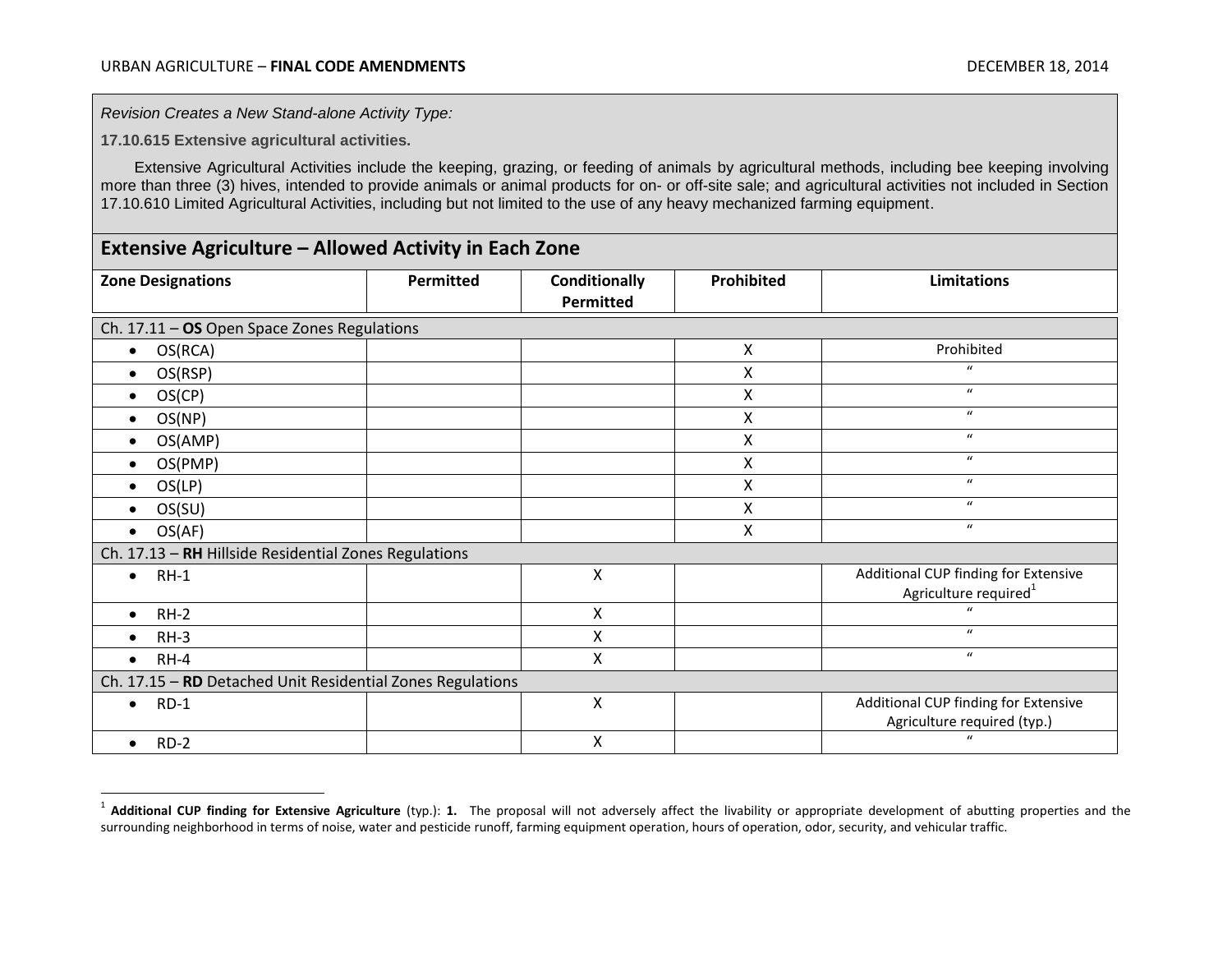$\blacksquare$ 

۰

| <b>Extensive Agriculture - Allowed Activity in Each Zone</b>      |           |                                          |            |                                                                                                                                           |  |
|-------------------------------------------------------------------|-----------|------------------------------------------|------------|-------------------------------------------------------------------------------------------------------------------------------------------|--|
| <b>Zone Designations</b>                                          | Permitted | <b>Conditionally</b><br><b>Permitted</b> | Prohibited | <b>Limitations</b>                                                                                                                        |  |
| Ch. 17.17 - RM Mixed Housing Type Residential Zones Regulations   |           |                                          |            |                                                                                                                                           |  |
| $RM-1$<br>$\bullet$                                               |           | X                                        |            | Additional CUP finding for Extensive                                                                                                      |  |
|                                                                   |           |                                          |            | Agriculture required (typ.)<br>$\mathbf{u}$                                                                                               |  |
| $RM-2$<br>$\bullet$                                               |           | X                                        |            | $\overline{u}$                                                                                                                            |  |
| $RM-3$<br>$\bullet$                                               |           | X                                        |            |                                                                                                                                           |  |
| $RM-4$<br>$\bullet$                                               |           | X                                        |            | $\boldsymbol{\mathcal{U}}$                                                                                                                |  |
| Ch. 17.19 - RU Urban Residential Zones Regulations                |           |                                          |            |                                                                                                                                           |  |
| $RU-1$<br>$\bullet$                                               |           | Χ                                        |            | Additional CUP finding for Extensive<br>Agriculture required (typ.)                                                                       |  |
| $RU-2$<br>$\bullet$                                               |           | Χ                                        |            | $\overline{u}$                                                                                                                            |  |
| $RU-3$<br>$\bullet$                                               |           | X                                        |            | $\boldsymbol{u}$                                                                                                                          |  |
| $RU-4$<br>$\bullet$                                               |           | $\mathsf{x}$                             |            | $\boldsymbol{u}$                                                                                                                          |  |
| $RU-5$<br>$\bullet$                                               |           | $\mathsf{x}$                             |            | $\boldsymbol{u}$                                                                                                                          |  |
| Ch. 17.30 - R-80 High-Rise Apartment Residential Zone Regulations |           |                                          |            |                                                                                                                                           |  |
| $\bullet$ R-80                                                    |           | X                                        |            | Additional CUP finding for Extensive<br>Agriculture required (typ.)                                                                       |  |
| Ch. 17.33 - CN Neighborhood Center Commercial Zones Regulations   |           |                                          |            |                                                                                                                                           |  |
| $\bullet$ CN-1                                                    |           | X                                        |            | Additional CUP finding for Animal Raising<br>required (typ.)                                                                              |  |
| $CN-2$<br>$\bullet$                                               |           | X                                        |            | $\boldsymbol{u}$                                                                                                                          |  |
| $CN-3$                                                            |           | X                                        |            | $\boldsymbol{u}$                                                                                                                          |  |
| $CN-4$<br>$\bullet$                                               |           | X                                        |            | $\boldsymbol{u}$                                                                                                                          |  |
| Ch. 17.35 - CC Community Commercial Zones Regulations             |           |                                          |            |                                                                                                                                           |  |
| $\bullet$ CC-1                                                    |           | X                                        |            | Additional CUP finding for Extensive<br>Agriculture required (typ.)                                                                       |  |
| $CC-2$<br>$\bullet$                                               |           | $\pmb{\times}$                           |            | $\mathbf{u}$                                                                                                                              |  |
| $\bullet$ CC-3                                                    |           | X                                        |            | $\boldsymbol{u}$                                                                                                                          |  |
| Ch. 17.37 - CR Regional Commercial Zone Regulations               |           |                                          |            |                                                                                                                                           |  |
| $CR-1$<br>$\bullet$                                               |           | X                                        |            | Prohibited within 300 feet of Hegenberger<br>Road / CUP with additional finding for<br>Extensive Agriculture (typ.) required<br>elsewhere |  |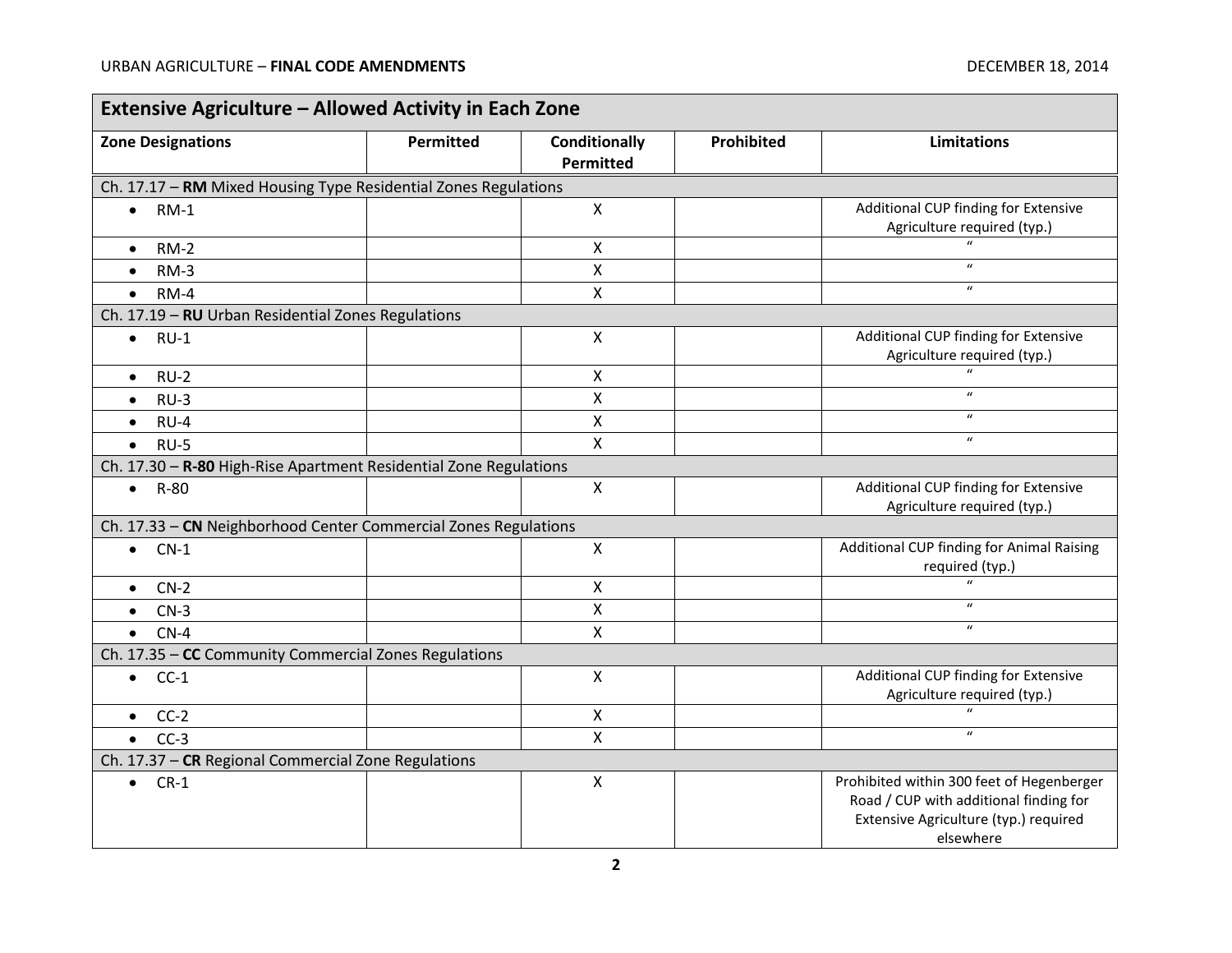$\blacksquare$ 

| <b>Extensive Agriculture - Allowed Activity in Each Zone</b>          |                  |                           |            |                                      |  |
|-----------------------------------------------------------------------|------------------|---------------------------|------------|--------------------------------------|--|
| <b>Zone Designations</b>                                              | <b>Permitted</b> | <b>Conditionally</b>      | Prohibited | <b>Limitations</b>                   |  |
|                                                                       |                  | Permitted                 |            |                                      |  |
| Ch. 17.54 - C-40 Community Thoroughfare Commercial Zone Regulations   |                  |                           |            |                                      |  |
| $\bullet$ C-40                                                        |                  | X                         |            | Additional CUP finding for Extensive |  |
|                                                                       |                  |                           |            | Agriculture required (typ.)          |  |
| Ch. 17.56 - C-45 Community Shopping Commercial Zone Regulations       |                  |                           |            |                                      |  |
| $\bullet$ C-45                                                        |                  | $\mathsf{X}$              |            | Additional CUP finding for Extensive |  |
|                                                                       |                  |                           |            | Agriculture required (typ.)          |  |
| Ch. 17.58 - CBD Central Business District Zones Regulations           |                  |                           |            |                                      |  |
| CBD-R<br>$\bullet$                                                    |                  | $\boldsymbol{\mathsf{X}}$ |            | Additional CUP finding for Extensive |  |
|                                                                       |                  |                           |            | Agriculture required (typ.)          |  |
| CBD-P<br>$\bullet$                                                    |                  | $\boldsymbol{\mathsf{X}}$ |            | $\boldsymbol{u}$                     |  |
| CBD-C<br>$\bullet$                                                    |                  | X                         |            |                                      |  |
| CBD-X<br>$\bullet$                                                    |                  | $\boldsymbol{\mathsf{X}}$ |            | $\boldsymbol{u}$                     |  |
| Ch. 17.65 - HBX Housing and Business Mix Commercial Zones Regulations |                  |                           |            |                                      |  |
| $HBX-1$<br>$\bullet$                                                  |                  | Χ                         |            | Additional CUP finding for Extensive |  |
|                                                                       |                  |                           |            | Agriculture required (typ.)          |  |
| $HBX-2$<br>$\bullet$                                                  |                  | X                         |            |                                      |  |
| $HBX-3$<br>$\bullet$                                                  |                  | $\boldsymbol{\mathsf{X}}$ |            | $\boldsymbol{\mathcal{U}}$           |  |
| $HBX-4$<br>$\bullet$                                                  |                  | $\boldsymbol{\mathsf{X}}$ |            | $\boldsymbol{u}$                     |  |
| Ch. 17.72 - M-20, M-30, and M-40 Industrial Zones Regulations         |                  |                           |            |                                      |  |
| $M-20$<br>$\bullet$                                                   |                  | $\boldsymbol{\mathsf{X}}$ |            | Additional CUP finding for Extensive |  |
|                                                                       |                  |                           |            | Agriculture required (typ.)          |  |
| $M-30$<br>$\bullet$                                                   |                  | $\boldsymbol{\mathsf{X}}$ |            |                                      |  |
| $M-40$<br>$\bullet$                                                   |                  | $\mathsf{x}$              |            | $\boldsymbol{u}$                     |  |
| Ch. 17.73 - CIX, IG, and IO Industrial Zones Regulations              |                  |                           |            |                                      |  |
| $CIX-1A$<br>$\bullet$                                                 |                  | $\boldsymbol{\mathsf{X}}$ |            | Additional CUP finding for Extensive |  |
|                                                                       |                  |                           |            | Agriculture required (typ.)          |  |
| $CIX-1B$<br>$\bullet$                                                 |                  | X                         |            | $\mathbf{u}$                         |  |
| $CIX-1C$<br>$\bullet$                                                 |                  | X                         |            | $\boldsymbol{u}$                     |  |
| $CIX-1D$<br>$\bullet$                                                 |                  | $\pmb{\times}$            |            | $\boldsymbol{u}$                     |  |
| $CIX-1$<br>$\bullet$                                                  |                  | $\boldsymbol{\mathsf{X}}$ |            | $\mathbf{u}$                         |  |
| $CIX-2$<br>$\bullet$                                                  |                  | $\pmb{\mathsf{X}}$        |            | $\boldsymbol{u}$                     |  |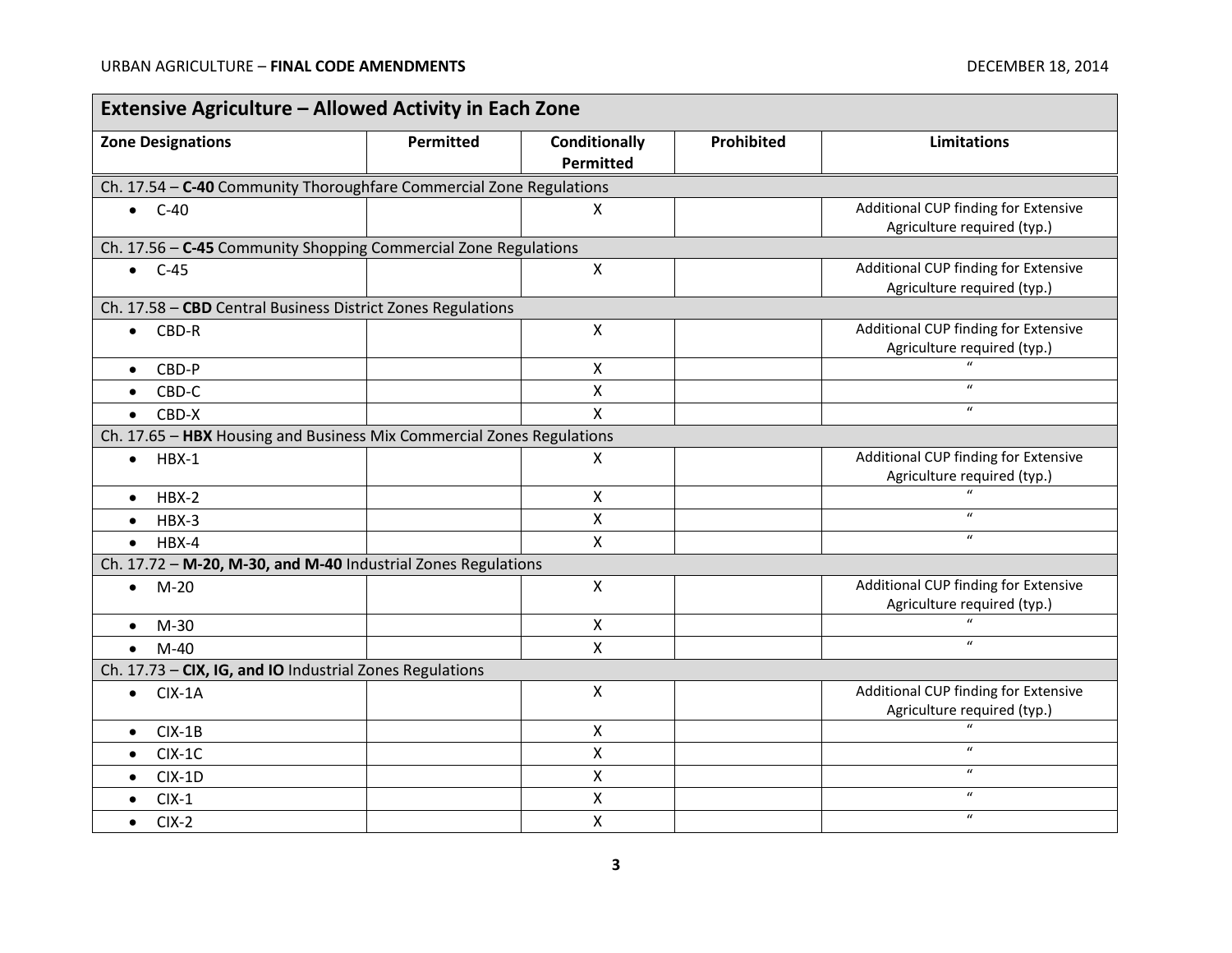$\blacksquare$ 

۰

| <b>Extensive Agriculture - Allowed Activity in Each Zone</b>                          |           |                                          |                           |                                                                     |  |
|---------------------------------------------------------------------------------------|-----------|------------------------------------------|---------------------------|---------------------------------------------------------------------|--|
| <b>Zone Designations</b>                                                              | Permitted | <b>Conditionally</b><br><b>Permitted</b> | Prohibited                | <b>Limitations</b>                                                  |  |
| IG<br>$\bullet$                                                                       |           | X                                        |                           | $\boldsymbol{\mathcal{U}}$                                          |  |
| IO<br>$\bullet$                                                                       |           | $\overline{X}$                           |                           | $\boldsymbol{u}$                                                    |  |
| Ch. 17.74 - S-1 Medical Center Zone Regulations                                       |           |                                          |                           |                                                                     |  |
| $\bullet$ S-1                                                                         |           | X                                        |                           | Additional CUP finding for Extensive<br>Agriculture required (typ.) |  |
| Ch. 17.76 - S-2 Civic Center Zone Regulations                                         |           |                                          |                           |                                                                     |  |
| $\bullet$ S-2                                                                         |           | $\mathsf{x}$                             |                           | Additional CUP finding for Extensive<br>Agriculture required (typ.) |  |
| Ch. 17.78 - S-3 Research Center Zone Regulations                                      |           |                                          |                           |                                                                     |  |
| $\bullet$ S-3                                                                         |           | $\pmb{\mathsf{X}}$                       |                           | Additional CUP finding for Extensive<br>Agriculture required (typ.) |  |
| Ch. 17.97 - S-15 Transit Oriented Development Zones Regulations                       |           |                                          |                           |                                                                     |  |
| $-S-15$                                                                               |           | X                                        |                           | Additional CUP findings in Section<br>17.97.100 required            |  |
| $S-15W$<br>$\bullet$                                                                  |           | X                                        |                           | Additional CUP findings in Section<br>17.97.100 required            |  |
| Ch. 17.101A - D-WS Wood Street District Zone Regulations                              |           |                                          |                           |                                                                     |  |
| D-WS<br>$\bullet$                                                                     |           | Χ                                        |                           | Additional CUP finding for Extensive<br>Agriculture required (typ.) |  |
| Ch. 17.101B - D-OTN Oak to Ninth District Zone Regulations                            |           |                                          |                           |                                                                     |  |
| D-OTN<br>$\bullet$                                                                    |           | $\mathsf{X}$                             |                           | Additional CUP finding for Extensive<br>Agriculture required (typ.) |  |
| Ch. 17.101C - D-BV Broadway Valdez District Commercial Zones Regulations              |           |                                          |                           |                                                                     |  |
| $D-BV-1$<br>$\bullet$                                                                 |           |                                          | $\boldsymbol{\mathsf{X}}$ | Prohibited                                                          |  |
| $D-BV-2$<br>$\bullet$                                                                 |           |                                          | X                         | Prohibited                                                          |  |
| $D-BV-3$<br>$\bullet$                                                                 |           |                                          | X                         | Prohibited                                                          |  |
| $D-BV-4$<br>$\bullet$                                                                 |           | $\mathsf{X}$                             |                           | Additional CUP finding for Extensive<br>Agriculture required (typ.) |  |
| Ch. 17.101D - D-KP Kaiser Permanent Oakland Medical Center District Zones Regulations |           |                                          |                           |                                                                     |  |
| $D-KP-1$<br>$\bullet$                                                                 |           |                                          | $\boldsymbol{\mathsf{X}}$ | Prohibited                                                          |  |
| $D-KP-2$<br>$\bullet$                                                                 |           |                                          | Χ                         | Prohibited                                                          |  |
| $D-KP-3$<br>$\bullet$                                                                 |           |                                          | $\pmb{\mathsf{X}}$        | Prohibited                                                          |  |